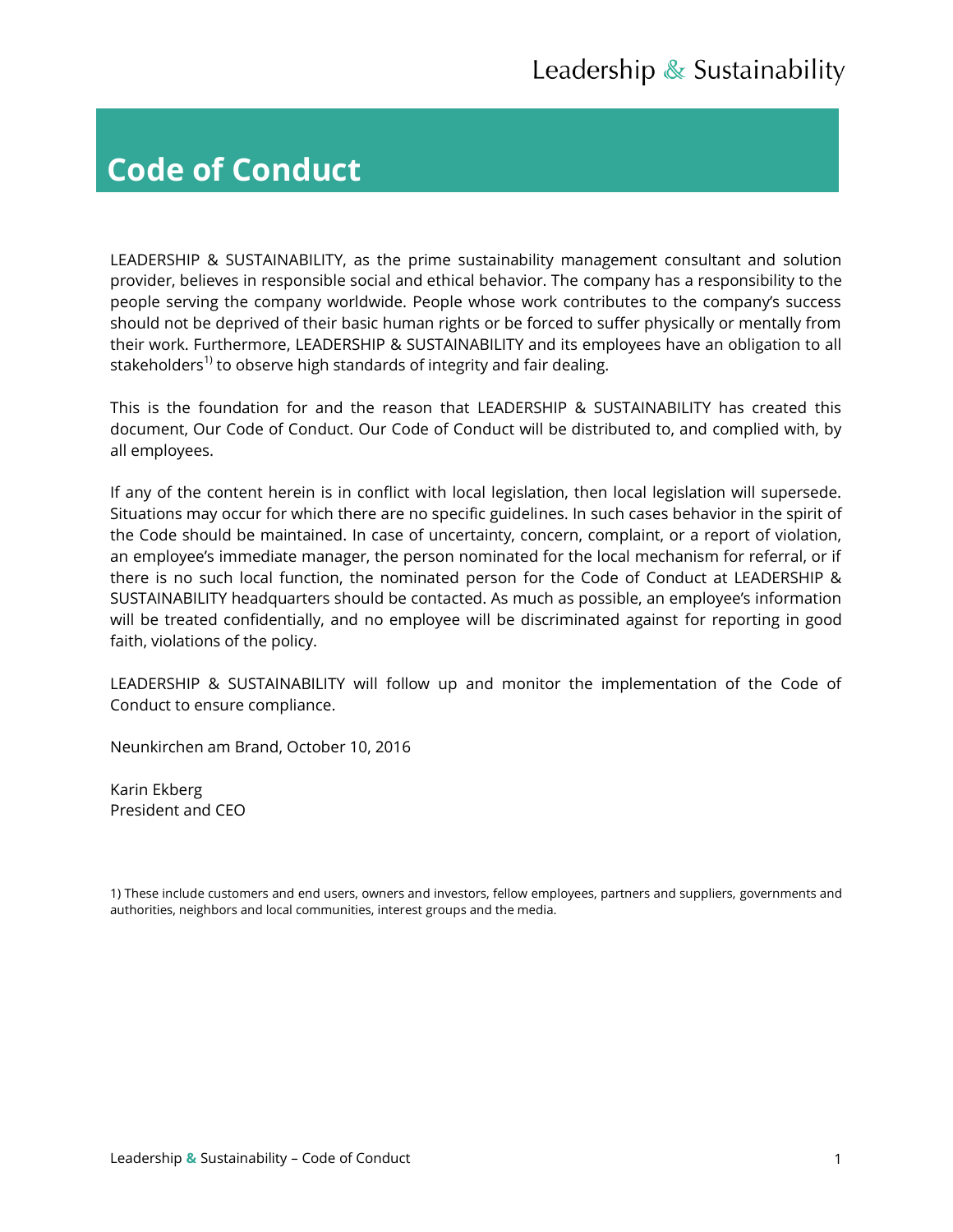# Workers' rights, human rights, consumer interests and community outreach

### Child labor

LEADERSHIP & SUSTAINABILITY recognizes the rights of every child to be protected from economic exploitation and from doing work that is likely to be hazardous to the child's physical, mental or spiritual health, harmful to their moral or social development, or interfere with their education. A child in this context is a person younger than 15 years of age.

### Forced or bonded labor

LEADERSHIP & SUSTAINABILITY does not employ nor accept any form of forced or bonded labor, prisoners or illegal workers.

### Freedom of association and collective bargaining

LEADERSHIP & SUSTAINABILITY accepts the freedom for employees to join an association of free choice, to organize and to bargain collectively or individually.

### Working hours, overtime and overtime compensation

LEADERSHIP & SUSTAINABILITY complies with local laws and regulations regarding working hours, including overtime and overtime compensation. Salaries should be paid regularly and comply with the relevant local legislation and the local market situation. Employees are entitled to a minimum of one day off in seven and to take national and local holidays. Employees should be granted the stipulated annual leave, sick leave and maternity/paternity leave.

### Discrimination, harassment, equal opportunities, gender balance and diversity

LEADERSHIP & SUSTAINABILITY rejects any form of discrimination or harassment in the workplace due to race, ethnicity, sexual orientation, gender, religion, political opinion or nationality. Gender balance and diversity are important to the prosperity of the company and its stakeholders.

### Employee privacy

E-mail correspondence: Company e-mail and internet functions should be used only for company purposes and therefore all traffic is company property.

Employment and medical records: Employment records are kept confidential and are only disclosed for legitimate reasons. Employees' medical records are confidential and private, kept separately from all other employee records in locked cabinets or the equivalent. These records will not be released to any person unless required by law or with the signed, written consent of the employee concerned.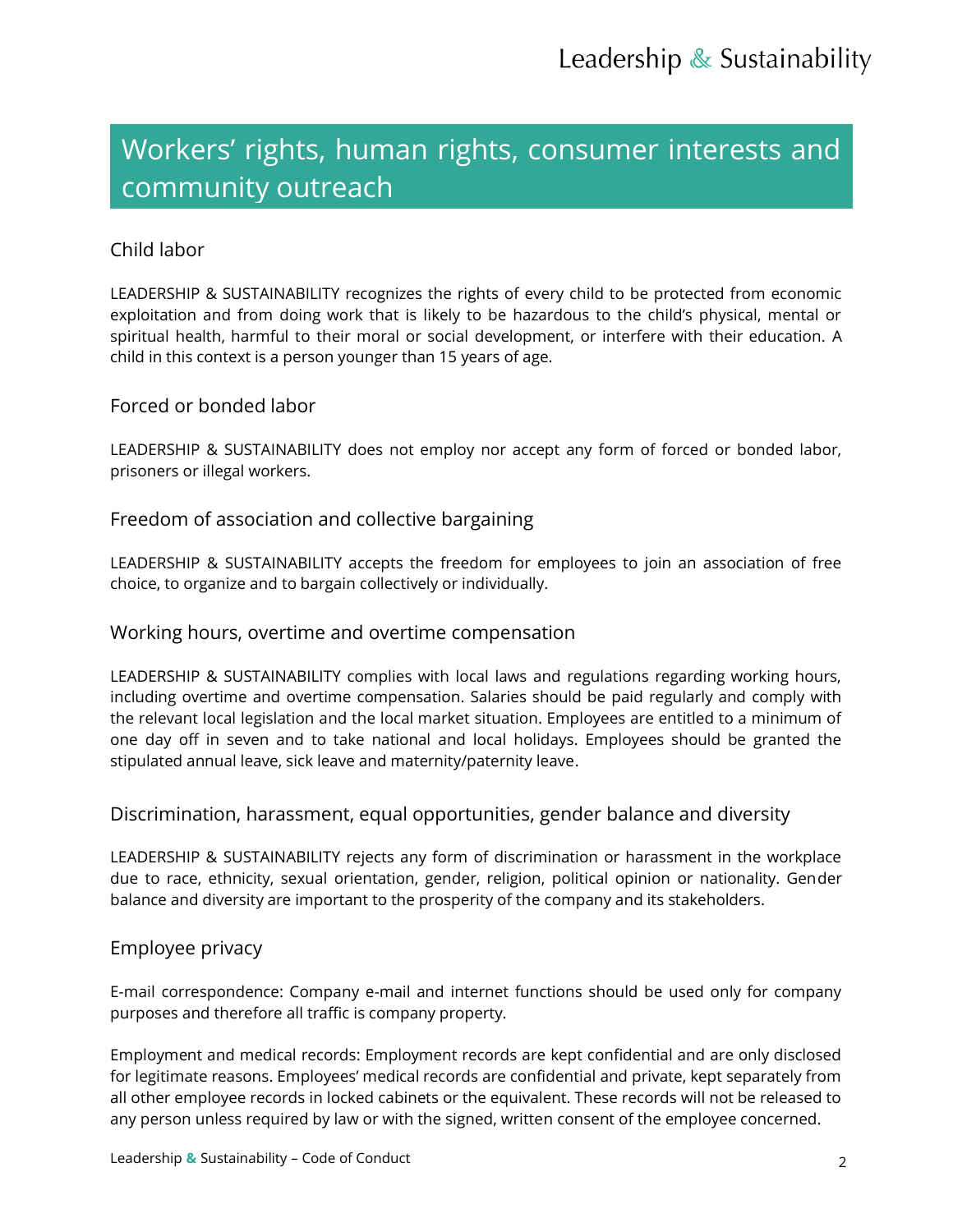# Leadership  $\&$  Sustainability

### Alcohol and/or drug abuse

LEADERSHIP & SUSTAINABILITY expects all employees to refrain from any alcohol and/or drug abuse that may affect their work.

### Community outreach

LEADERSHIP & SUSTAINABILITY acts as a good corporate citizen wherever it operates and whenever possible supports local, regional and global communities in appropriate ways.

## Environment, health & safety issues

### Environment

• LEADERSHIP & SUSTAINABILITY continuously develops strategies to reduce consumption of resources, prevent pollution and improve the overall environmental impact from its operations and products along the value chain.

• LEADERSHIP & SUSTAINABILITY continuously seeks ways to improve the work environment to reduce risks that can cause accidents and pollution.

All LEADERSHIP & SUSTAINABILITY employees are responsible for the Company's environmental performance. Everyone must make sure that the effects of any possible environmental impact are minimized and that the facilities are equipped to meet legislative requirements.

### Health & Safety

Working environment: It is important for the wellbeing of all employees and for the quality of work that we maintain a good working environment.

## Business Ethics

LEADERSHIP & SUSTAINABILITY respects the laws and regulations of the countries in which it operates and requires that its suppliers and partners do the same.

### Bribes

LEADERSHIP & SUSTAINABILITY does not accept bribes in any form.

Leadership **&** Sustainability – Code of Conduct 3